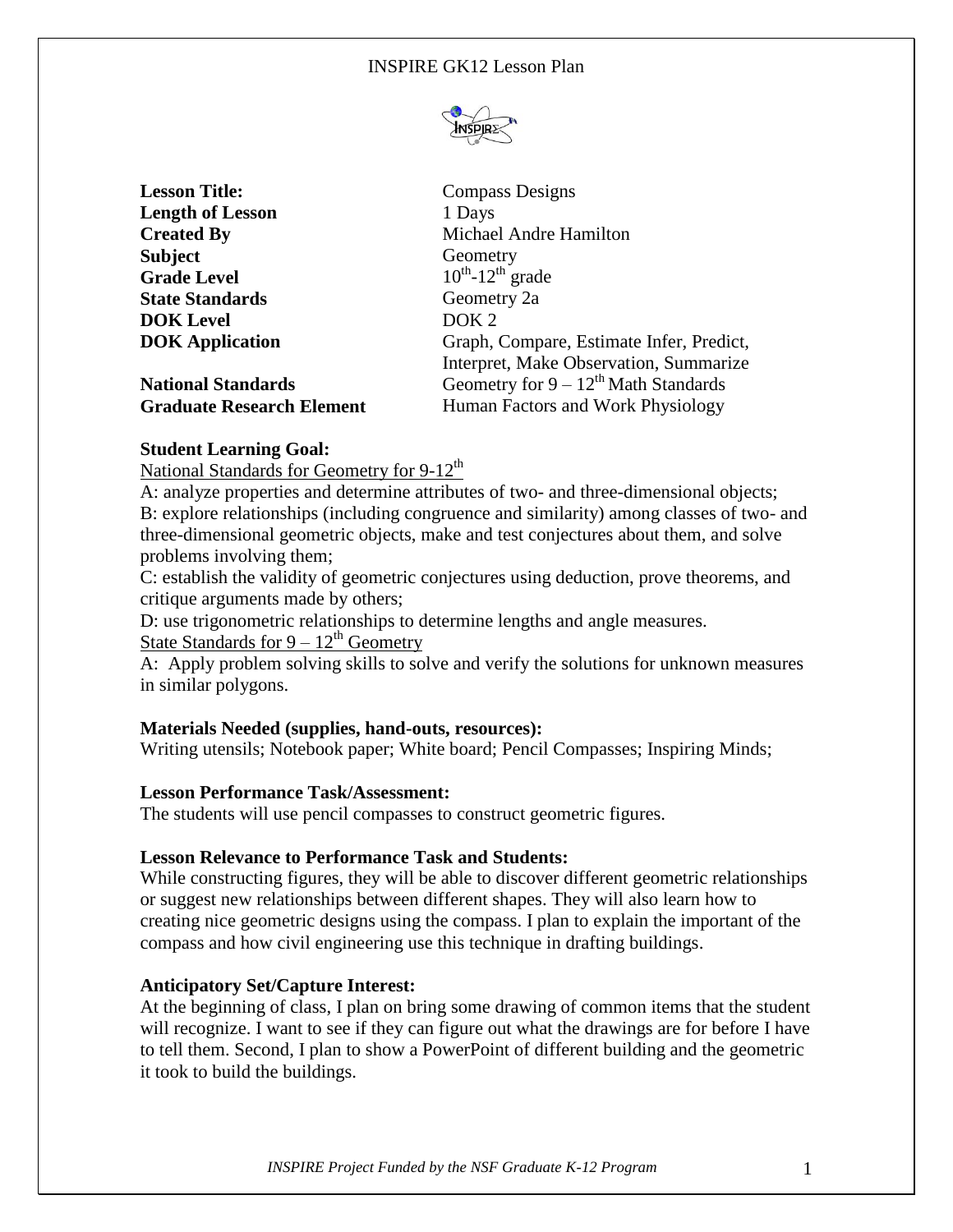

### **Guided Practice:**

The instructor will guide the student how to create a daisy flower with the compass in 5 steps. The student will complete one step at a time. The steps are listed below:

Step 1: Open your compass to about 2 inches. Make a circle and mark the point at the center of the circle

Step 2: Keep the opening of your compass fixed. Place the compass point on the circle. With the pencil end, make a small arc to intersect the circle

Step 3: Place the compass point on the circle at the arc. Mark another arc. Continue around the circle this way to draw four more arcs – six in all.

Step 4: Place your compass point on an arc you marked on the circle. Place the pencil end at the next arc. Draw a large arc that passes through the circle's center and continues to another point on the circle.

Step 5: Draw six large arcs in this manner, each centered at one of the six points marked on the circle. The final design looks like a daisy.

#### **Independent Practice:**

The student will perform each step with the instructor.

#### **Remediation and/or Enrichment:**

Remediation

Individual IEP; partner help throughout lesson; shorten parts of assignment; focus on few process

Enrichment:

The lesson can be expanded by providing other drawing for the class to drawing on there own. You could also make a completion were they are given a reward for the best design.

#### **Check(s) for Understanding:**

- 1. In Step 3, did your sixth mark on the circle land precisely on the point where you first placed your compass on the circle? ( This is very are to do, but if they succeed it would be perfect)
- 2. Why accurate geometric designs are important when building structures?